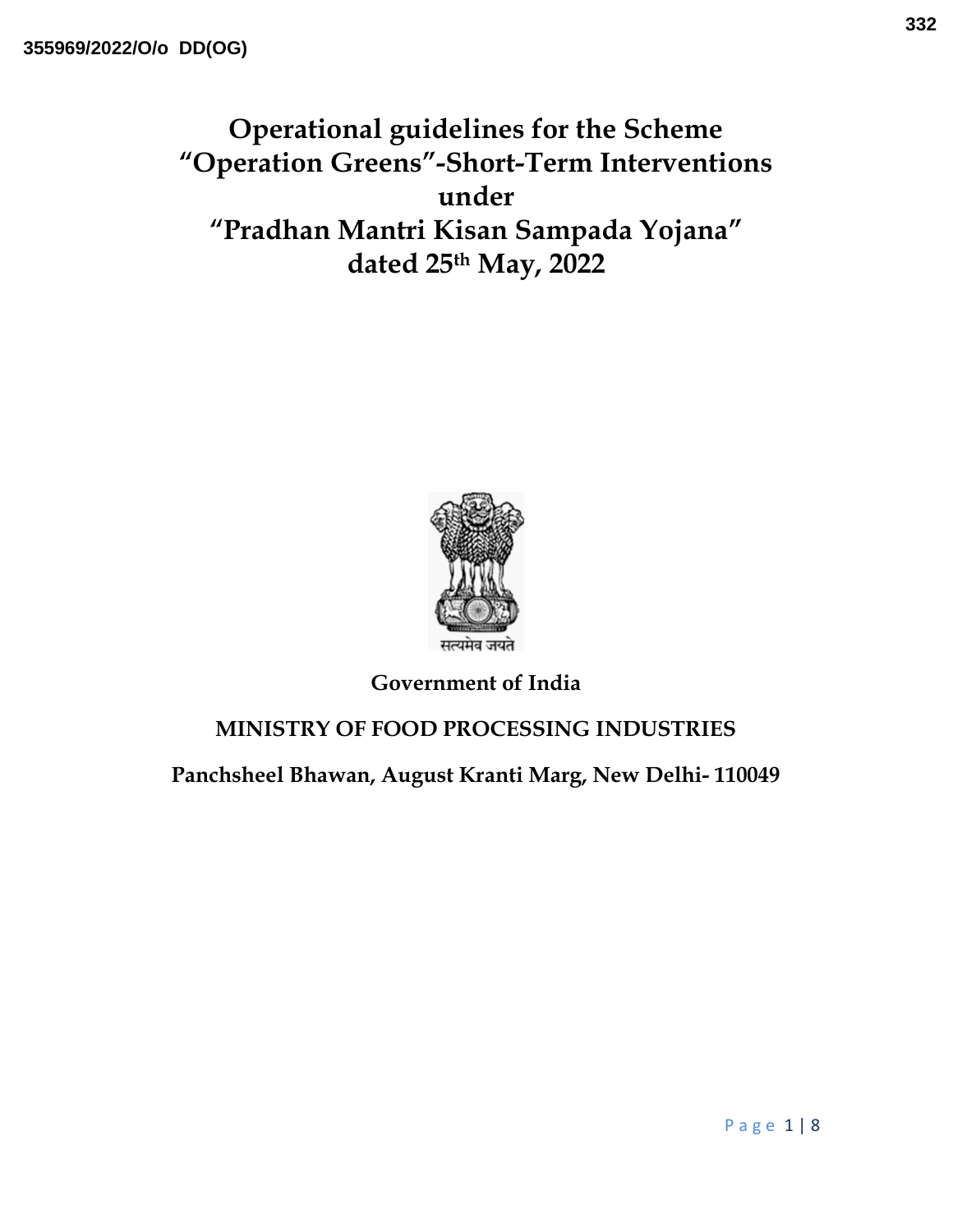## 1. Scheme Background:

In the budget speech of Union Budget 2018-19, a new Central Sector Scheme "Operation Greens" – a scheme for integrated development of Tomato, Onion and Potato (TOP) value chain - with an outlay of ₹500 crore to promote Farmer Producer Organizations (FPOs), agri-logistics, processing facilities and professional management. Accordingly, Ministry of Food Processing Industries, Government of India [hereinafter referred as "The Ministry"] has formulated a scheme for development of Tomato, Onion and Potato (TOP) value chain and is implementing the scheme since November 2018.

The "Operation Greens" Scheme [hereinafter referred as "the Scheme"] has two-pronged strategy of (a) price stabilization measures (short term measures) and (b) integrated value chain development projects (long term measures). The Ministry notified the operational guidelines for the scheme on 05.11.2018 for short term measures as well as long term measures.

In pursuance of announcement by Hon'ble Finance Minister on 15.05.2020 as part of "Aatmanirbhar Bharat Package" for revival of economy, affected due to supply chain disruption on account of COVID-19, the scope of short term measures of the scheme was expanded from Tomato, Onion and Potato (TOP) crops to all fruits and vegetables (TOTAL). Subsequently, The Ministry notified the guidelines of the Scheme separately for expanded short term measures as part of Aatmanirbhar Bharat Package on 11.06.2020.

It is felt that there is a necessity for the Scheme to undergo modifications and, accordingly, revised guidelines of the Scheme are being issued.

2. The salient features of the guidelines are as below:

A. Objective: The objective of the Scheme is to protect the growers of Eligible Crops from making distress sale and to reduce post-harvest losses.

**B.** Eligible Crops: Following crops (other crops may be added in future on the basis of recommendation of expert bodies or Ministry of Agriculture & Farmers Welfare, Government of India or a State Government) will be eligible under the Scheme: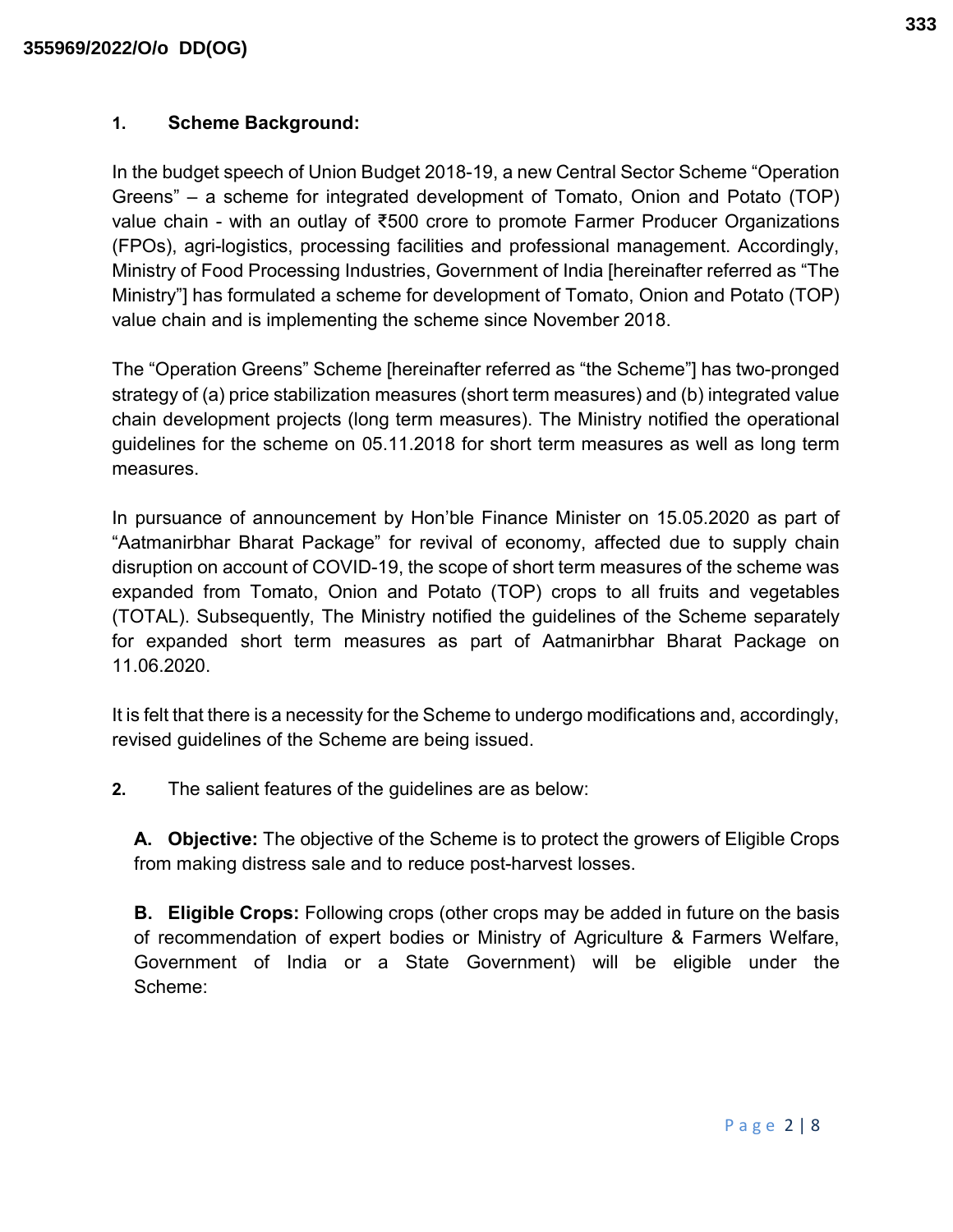Fruits: Mango, Banana, Guava, Kiwi, Litchi, Papaya, Mousambi, Orange, Kinnow, Lime, Lemon, Pineapple, Pomegranate, Jackfruit, Apple, Almond, Aonla, Passion Fruit, Pear, Sweet Potato, Chikoo and Tender & De-husked Coconut

Vegetables: French Beans, Bitter Gourd, Brinjal, Capsicum, Carrot, Cauliflower, Chillies (Green), Okra, Cucumber, Peas, Garlic, Onion, Potato, Tomato, Large Cardamom, Pumpkin, Ginger, Cabbage, Squash and Turmeric

C. Eligible Production Cluster: The list of districts for each crop mentioned in the report named "Horticulture Statistics at a Glance 2018" published by Ministry of Agriculture and Farmers Welfare (available at the website agricoop.nic.in) will be Eligible Production Clusters subject to meeting the Essential Conditions (as at Clause G below).

Other production clusters may be declared as Eligible Production Clusters on the basis of recommendation of expert bodies or the Ministry of Agriculture & Farmers Welfare, Government of India or a State Government.

D. Duration of Scheme: From the date of notification to 31.03.2026 or till further orders.

E. Eligible entities: Individual farmers, Group of Farmers, FPOs, FPCs, Cooperative Societies, State Marketing/ Co-operative Federation, Food Processors, Licensed Commission Agent, Exporters and Retailers etc.

**F.** Pattern of Assistance: The Ministry will provide subsidy @50 % of the cost of the following two components, subject to the cost norms notified by the Ministry:

(i) Transportation of Eligible Crops from Eligible Production Cluster; and/or

(ii) Hiring of appropriate storage facilities for Eligible Crops (for maximum period of 3 months);

Note: Any incidental expenses or taxes, of any nature whatsoever, will not be considered for the purpose of subsidy under the Scheme.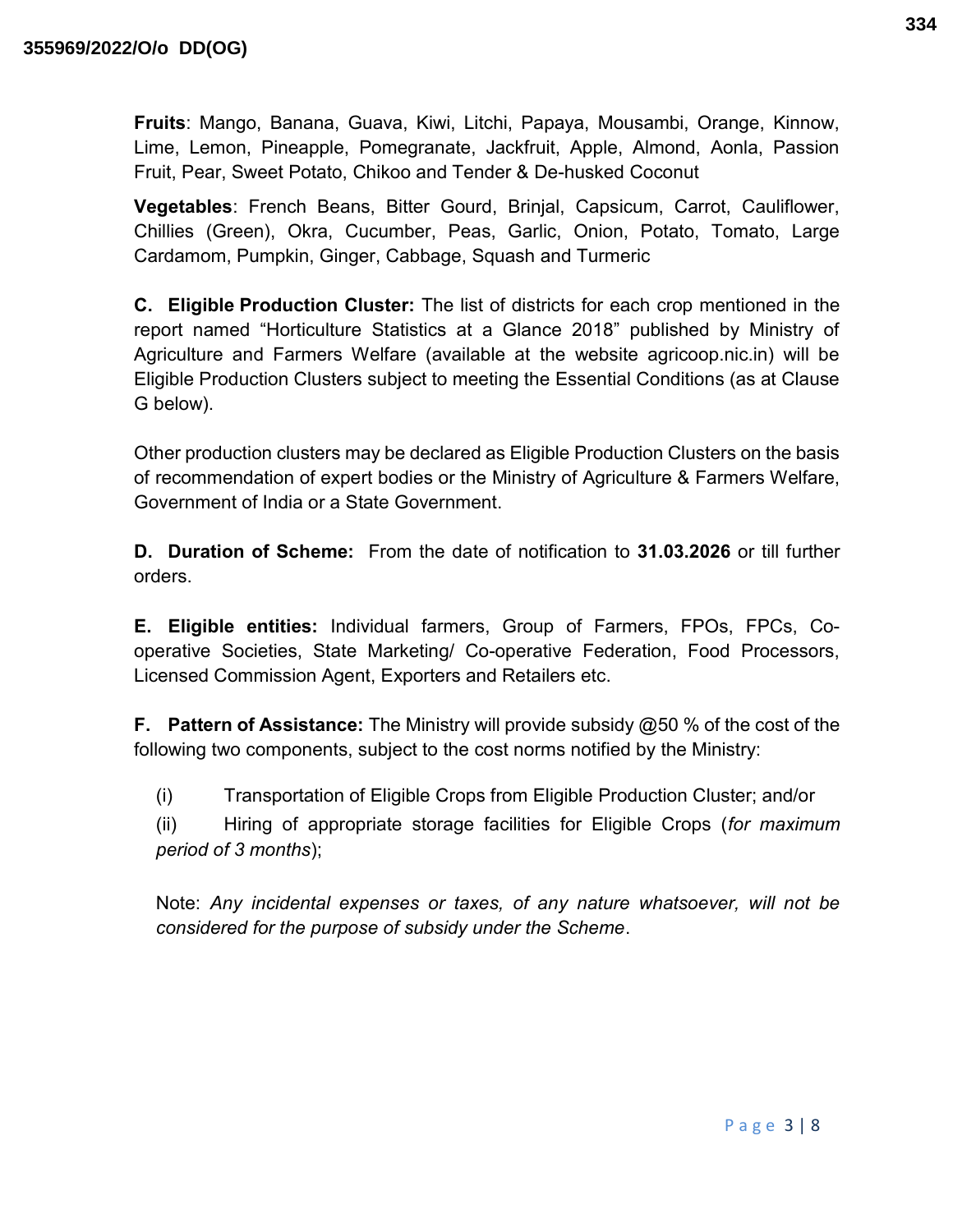## G. Essential Conditions for Transportation (by road/rail) and Storage Subsidy:

(i) The subsidy will be disbursed to the Eligible Entities for TOP crops in case price in the Eligible Production Clusters falls below the trigger price of the respective crop notified by the Ministry. The trigger price will be higher of two prices worked out on the basis of following conditions:

a) Price falls below preceding 3 years' average market price<sup>1</sup> during harvest season<sup>2</sup>;

b) Price falls more than 15% compared to last year market price<sup>1</sup> —during harvest season<sup>2</sup>;

(ii) In case of Eligible Crops other than TOP crops, the trigger price as recommended or notified by the State Government on the basis of conditions mentioned in clause G(i) above will be considered.

(iii) Eligible Crop has to be directly sourced from individual farmers or group of farmers or FPOs of Eligible Production Cluster. However, for Food Processors, Licensed Commission Agents, Exporters and Retailers, sourcing of Eligible Crops has to be at a price equal to or higher than the trigger price as mentioned in clause G(i) or clause G(ii), as the case may be.

H. For any claim of subsidy under the Scheme, payment should be made through banking channel only. Cash transactions would not be entertained for claim of subsidy.

I. Minimum quantity to be procured and transported or stored, as the case may be, per Eligible Entity (may consist of one or more Eligible Crops) for being eligible for grant of subsidy will be as under:

- (i) 9 MT for individual farmers and group of farmers;
- (ii) 100 MT for FPO, FPC and Co-operative Society;
- (iii) 500 MT for Food Processors, Exporters, Licensed Commission Agents;
- (iv) 1,000 MT for Retailers, State Marketing/ Co-operative Federation;

<sup>&</sup>lt;sup>1</sup> Market Price as determined on the basis of data provided by Directorate of Marketing & Inspection (DMI), Ministry of Agriculture & Farmers Welfare and in case of crops where price data is not available with DMI then price data as provided by a State Government.

<sup>2</sup> Harvest Season as specified by The Agricultural and Processed Food Products Export Development Authority (APEDA), the Ministry of Agriculture & Farmers Welfare, Government of India or a State Government.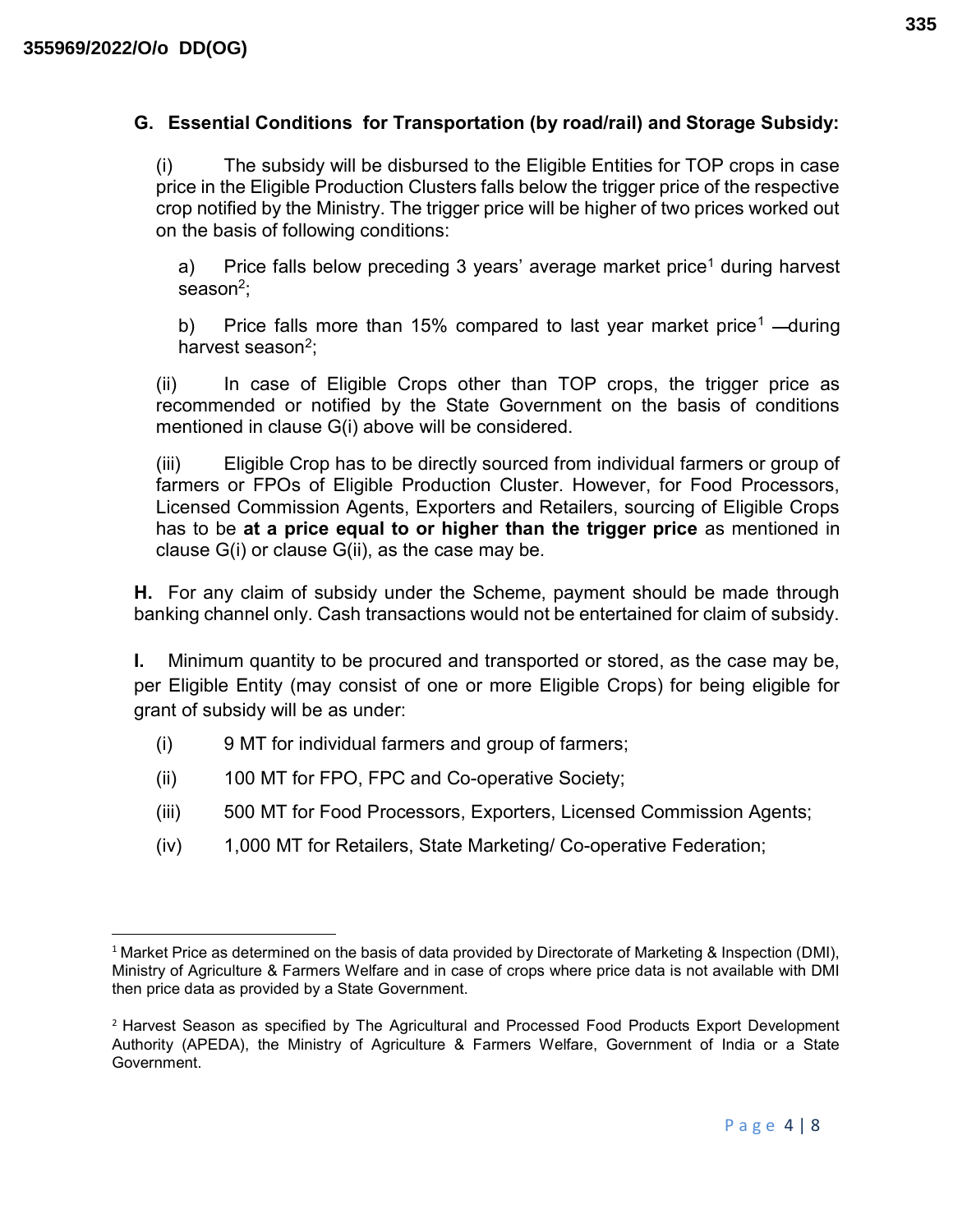Note: In case of combination of Eligible Crops, subsidy disbursement will be on basis of cost norms for each such Eligible Crop.

J. Eligibility Criterion for Transportation: Minimum distance criteria for transportation by road or by rail from Eligible Production Clusters is as under:

(i) 100 km for individual farmers, Group of farmers, FPO, FPC, Co-operative Societies, Food Processors, Licensed Commission Agents and Exporters;

(ii) 250 km for State Marketing/ Co-operative Federation, Retailers.

Note: In case of export, subsidy towards transportation charges will be payable only upto Indian borders.

K. Eligible Airports: All airports in the States of Arunachal Pradesh, Assam, Manipur, Meghalaya, Mizoram, Nagaland, Sikkim, Tripura, Himachal Pradesh and Uttarakhand and Union Territories of Jammu & Kashmir and Ladakh. Also, Bagdogra airport shall be an Eligible Airport until Pakyong airport or any other airport in Sikkim becomes air cargo operational, provided that the Eligible Entity is from the State of Sikkim.

L. Pattern of Assistance for transportation by air: The Ministry will provide subsidy @50 % of the actual cost of the following components:

(i) Total air freight charges of airline(s) for domestic movements covering (a) origin-destination (O-D) airport pairs; and (b) origin-transit-destination (O-Tr-D) airports whenever transit/ transshipment and destination are through domestic airports.

(ii) Only origin-transit (O-Tr) freight charges in the case of international shipments originating from the States from the North-East (including Sikkim), Himachal Pradesh and Uttarakhand and Union Territories of Jammu & Kashmir and Ladakh.

(iii) Terminal, Storage, and Processing (TSP) charges of domestic origin and transit airports.

(iv) Transit/ transshipment charges applicable at transit airport.

Note: No X-Ray and other airport charges shall be payable.

3. Maximum admissible subsidy amount per Eligible Entity will be ₹1 [one] crore during the entire duration of the scheme since inception.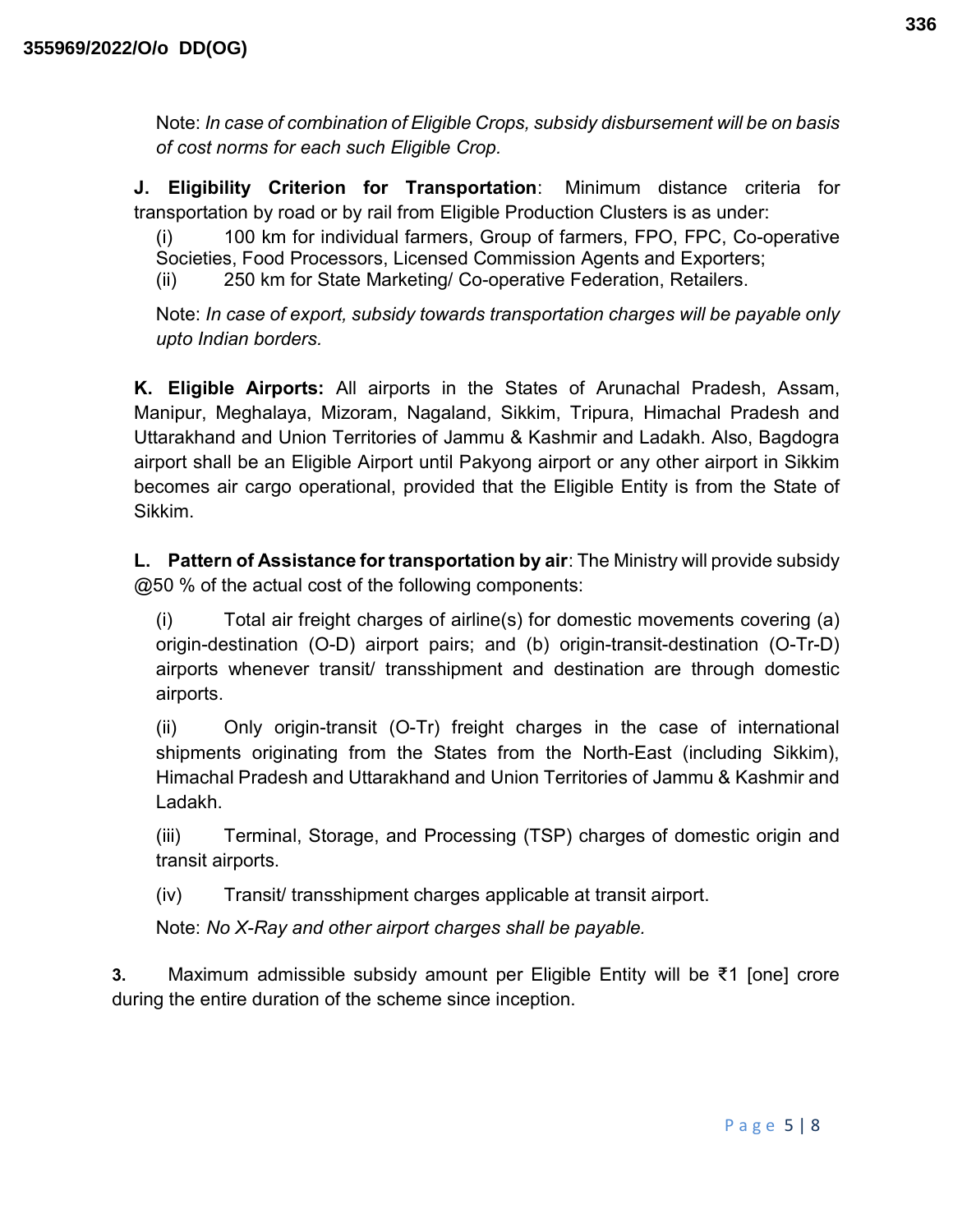4. No application shall be entertained by the Ministry under the Scheme after three months from the date of transport or storage invoice, as the case may be.

5. There is no requirement of prior approval from the Ministry before undertaking transportation and/or storage of Eligible Crops from Eligible Production Clusters. However, the Eligible Entity is required to register on the online portal.

6. Submission of claim for subsidy: Eligible entities can submit their application on online portal (https://www.sampada-mofpi.gov.in/Login.aspx). They need to fill the requisite information in the claim form in prescribed format and also upload the selfcertified supporting documents on the portal.

7. List of documents: The eligible entity shall make online submission of the claim for release of subsidy (for transportation and storage) in prescribed format along with the following documents duly signed by the Eligible Entity/ authorised signatory. (When original documents are in regional language, they should be accompanied by self-certified English/ Hindi translation):

A. Aadhar card & landholding details of farmers - applicable in case of individual farmers (Kisan Credit Card may also be submitted), group of farmers and FPOs;

B. PAN Card - applicable in case of FPCs, Co-operative Societies, State Marketing/ Co-operative Federations, Food Processors, Licensed Commission Agent, Exporters and Retailers;

C. Farmer's detail (viz. name of farmers, landholding of farmers etc.) from whom Eligible Crop has been procured - applicable in case of FPC, Co-operative Societies, State Marketing/ Co-operative Federation, Food Processors, Licensed Commission Agents, Exporters and Retailers;

D. Purchase Invoice for Eligible Crops from farmers, group of farmers and FPOs of the Eligible Production Clusters including name of crop, quantity and procurement price - not applicable in case of farmers, group of farmers and FPOs;

E. Transport invoice & transport receipt, and other relevant documents for the transportation of Eligible Crops such as weighbridge receipts, toll plaza receipt(s), geotag photographs with date and time (with details of transport vehicle along with photograph);

F. Storage invoice & storage receipt for the storage of the Eligible Crops and other relevant documents such as weighbridge receipts, geo-tag photographs with date and time (with details of transport vehicle along with photograph), rent/ lease agreement;

G. Mode of Disposal-Sale/ Transfer Invoice/Proof of Storage details for Eligible Crop - not applicable in case of individual farmers and Group of Farmers but the proof of credit of sale proceeds in bank account of farmers;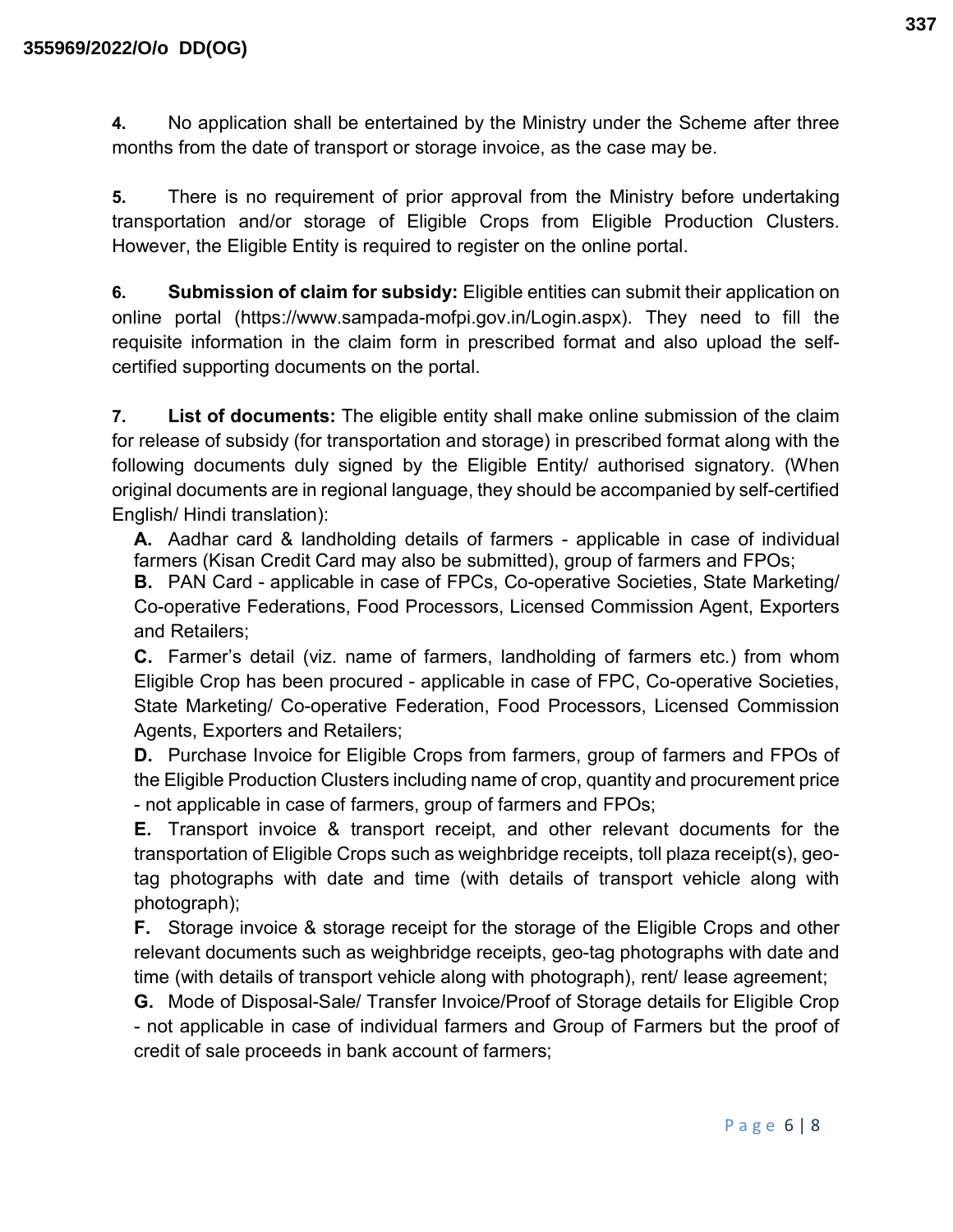H. Copy of bank statement showing payments made to the farmers, group of farmers or FPOs for procurement of crop;

I. Copy of bank statement showing payment made towards transport and/or storage;

J. Notarised Affidavit on ₹100 stamp paper by Eligible Entity (as per format provided on the online portal);

K. Supporting documents for transportation by air:

(i) Master Airway Bill (AWB) generated for Eligible Crops on carriage and clearly reflecting gross tonnage and commodity description.

- (ii) Cargo Sales Report (CSR) reflecting the actual quantity contracted.
- (iii) Freight/ tax invoice reflecting the actual amount paid.
- (iv) Airline Manifest reflecting actual transportation of eligible crops.
- (v) TSP Receipts issued by origin, transit CTOs/ airports.

8. Program Management Agency (PMA): The Ministry may engage services of existing PMAs under Operation Greens scheme or engage other agencies to assist the Ministry in implementation and monitoring of the Scheme.

9. Deficiency in the application: Online applications will be scrutinized and evaluated by a Technical Committee (chaired by Additional Secretary or Joint Secretary dealing with Operation Greens Scheme) constituted for the purpose by the Ministry. Deficiency, if any, in the application will be communicated to the applicant. Rectification of deficiency in application shall be done by the applicant within 30 days failing which the application will be rejected.

10. Audit mechanism: 10% of the cases will be selected on random basis for undertaking audit. For such cases, the Ministry or an agency authorized by the Ministry may call for original documents for verification. Failure to submit documents in original would make beneficiary liable to refund the subsidy along with interest at the rate of 15% per annum (compounded on monthly basis), from the date of sanction of subsidy. On examination of original documents, in case it is found that there is any discrepancy in the claim made and/or claim has been over-stated, the applicant shall rectify such discrepancy and/or refund the excess claimed with interest at the rate of 15% per annum (compounded on monthly basis) on recoverable amount with one month of receiving communication in this regard from the Ministry. Case of fraud, misrepresentation/ misdeclaration, falsification and fabrication of documents or other willful default would be dealt as per penal provisions of the relevant Criminal and Civil Law(s).

11. Cost Norms for subsidy on Transportation and Storage: The cost norms as notified by the Ministry shall be applied while calculating eligible transportation and